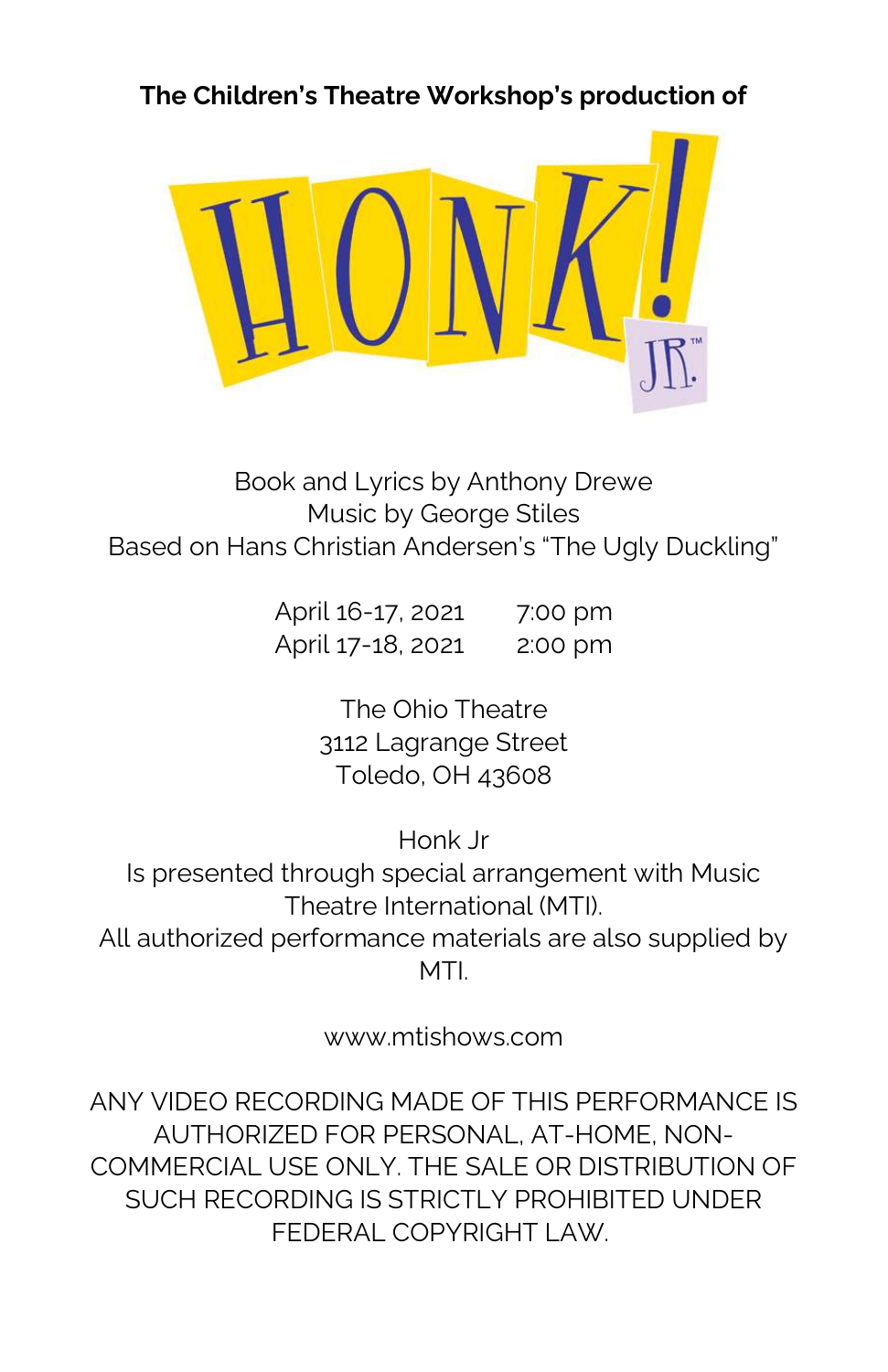#### THANK YOU to our 2020-21 Season Sponsors









**Telesystem** 

**THE BLADE** 

Mr. & Mrs. Darrell H. Fox Fund Rob and Jillian Hahn

Bridget Barelka The Singh-Coates

Family

## Welcome to our performance of Honk, Jr!

The state of Ohio has issued guidelines for theatre performances, and the Lucas County Health Department is enforcing them. To ensure we can focus all our attention on celebrating these amazing students, please help us observe the following requirements:

-Audience members will be seated one group at a time, as they arrive, to ensure 6 ft distancing from the rest of the audience. Your actor may sit with you when they are not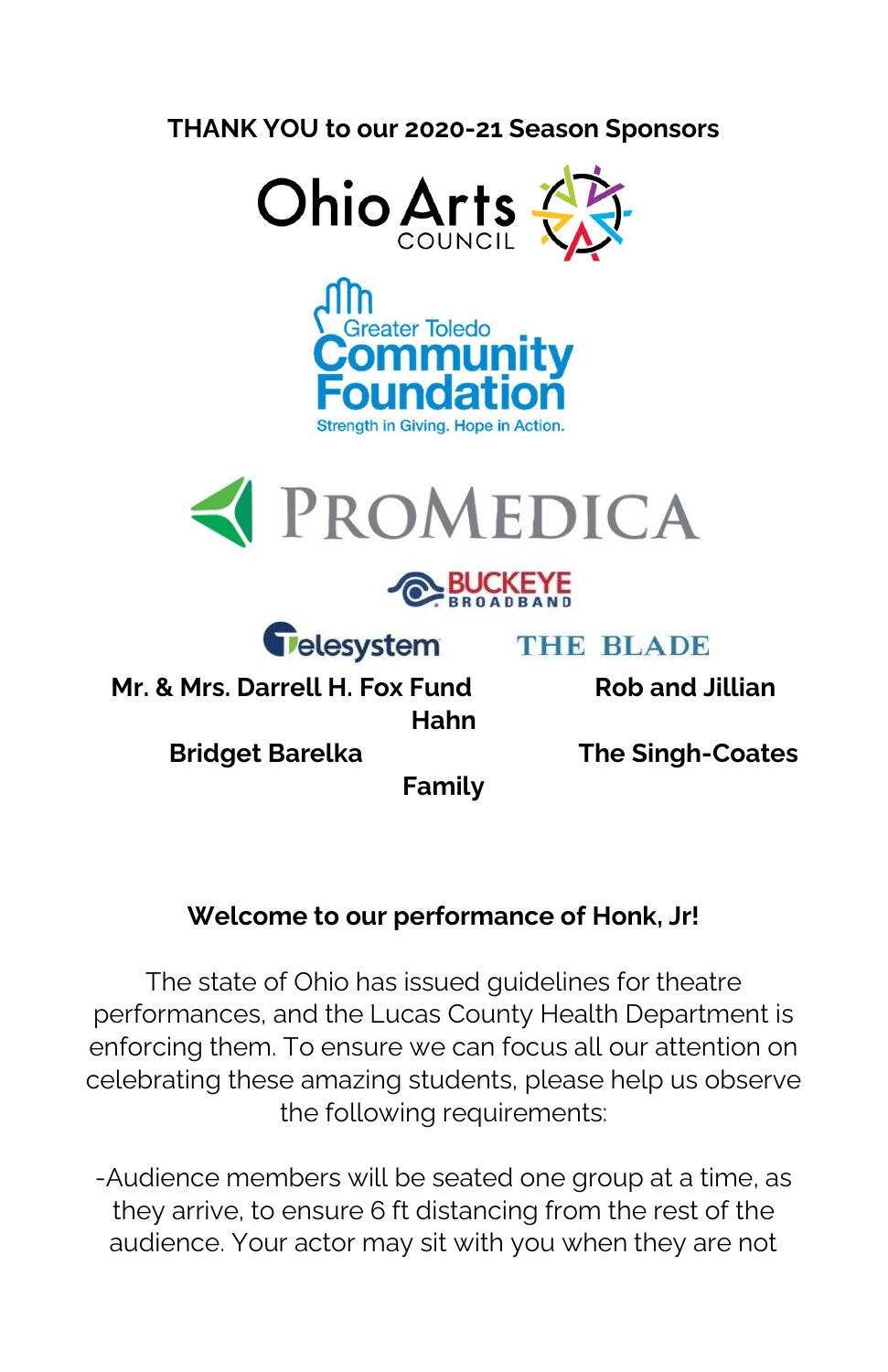performing; please let us know they will need a seat before we help you find seats.

-Audience members must remain masked the entire time, even during the play while they are seated. Children 2 yrs and younger are exempted, as per the stated guidelines. We have disposable masks, free and available for your use.

-Audiences are welcome to use our bathroom facilities; please clean your hands before and after bathroom use in order to cut down on contact.

-When the performance has concluded, CTW staff will release the audience a few groups at a time. We encourage you to take a few minutes to celebrate with your actor, take a photo, etc., then take your leave so we can dismiss the next groups of audience members. We are not permitted to allow the audience to congregate in large groups and must keep you all distanced as possible.

### THANK YOU FOR MAKING THEATRE WITH US!

Cast of Honk Jr

| Gast Ul <i>Hullk Jl</i>   |  |  |
|---------------------------|--|--|
| (In order of appearance)  |  |  |
| DRAKEJayden Armitage      |  |  |
| TURKEY Andrew Winkler     |  |  |
| HENRIETTALily Mather      |  |  |
| IDARebecca Lanham         |  |  |
| MAUREEN…………………………Mia Beck |  |  |
|                           |  |  |
|                           |  |  |
| BILLYBlake Lehman         |  |  |
| BEAKYIsabella Lynn        |  |  |
|                           |  |  |
|                           |  |  |
|                           |  |  |
|                           |  |  |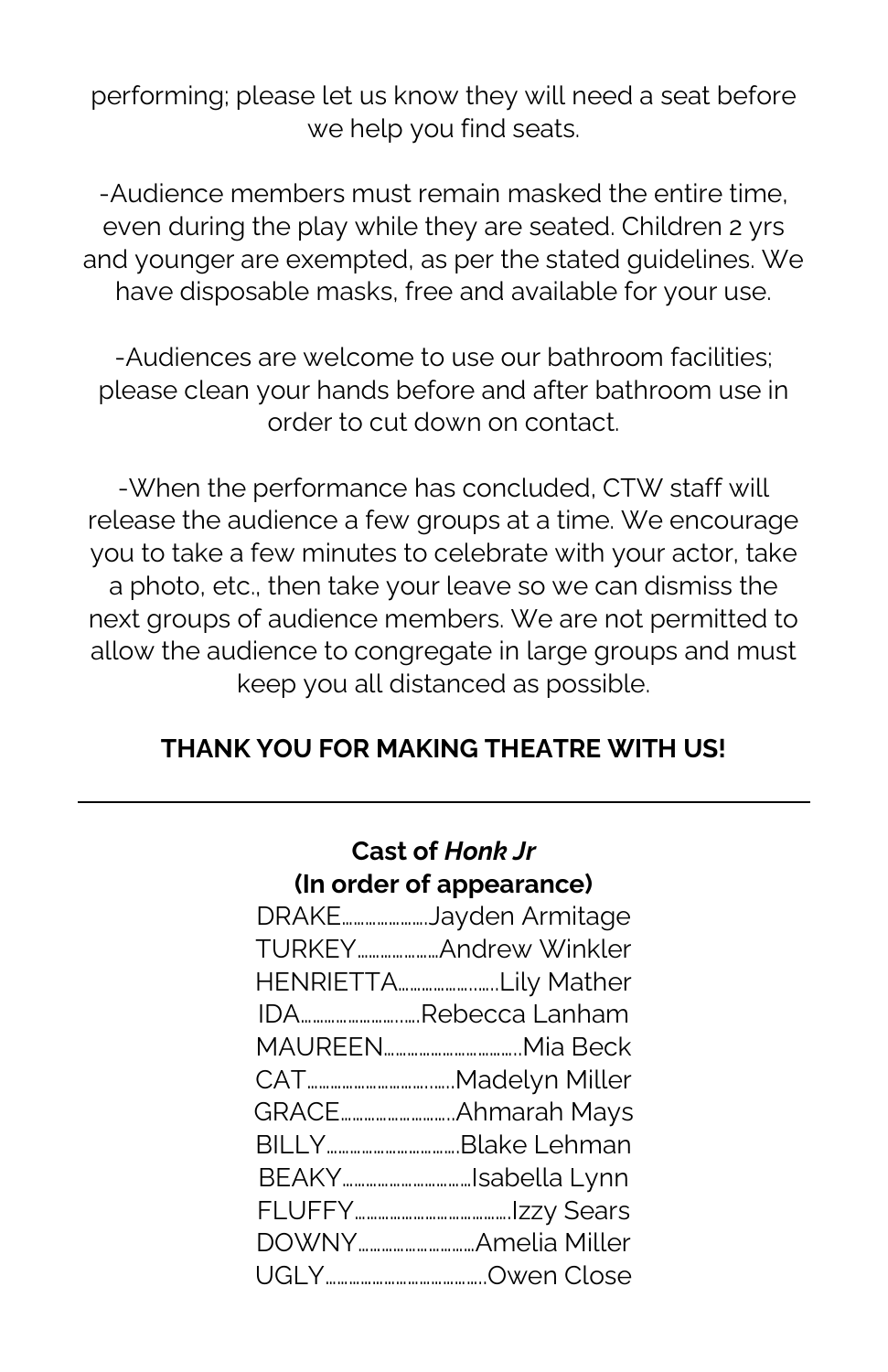| JAY BIRDAndrew Winkler    |  |
|---------------------------|--|
| GREYLAGAndrew Winkler     |  |
|                           |  |
| BARNACLESJayden Armitage  |  |
| PINK FOOTIsabella Lynn    |  |
|                           |  |
|                           |  |
| MOTHER SWAN Ahmarah Mays  |  |
|                           |  |
| BEWICKBlake Lehman        |  |
| BULLFROGLiam Close        |  |
| FROGLET SOLOAmelia Miller |  |
| BLIZZARD SOLOEmily Lynn   |  |
| FATHER SWANLiam Close     |  |
| BOY (VOICE)Blake Lehman   |  |
| GIRL (VOICE)Amelia Miller |  |

## Production Team for Honk, Jr

|                                     | Set Designer/Deck CrewCorinne Blake and "Eight" King     |
|-------------------------------------|----------------------------------------------------------|
|                                     |                                                          |
|                                     | Carol Cierniak, Trina Friedberg, Aimee Reid, Evelyn Bush |
|                                     | Lighting Designer/Spot Op/Mic OpJackie Cierniak          |
|                                     |                                                          |
|                                     |                                                          |
|                                     |                                                          |
|                                     |                                                          |
|                                     |                                                          |
| Trina Friedberg, and Carol Cierniak |                                                          |
|                                     |                                                          |
|                                     |                                                          |

# Special Thanks To:

-Carol Cierniak for costume and set volunteerism, and cups of tea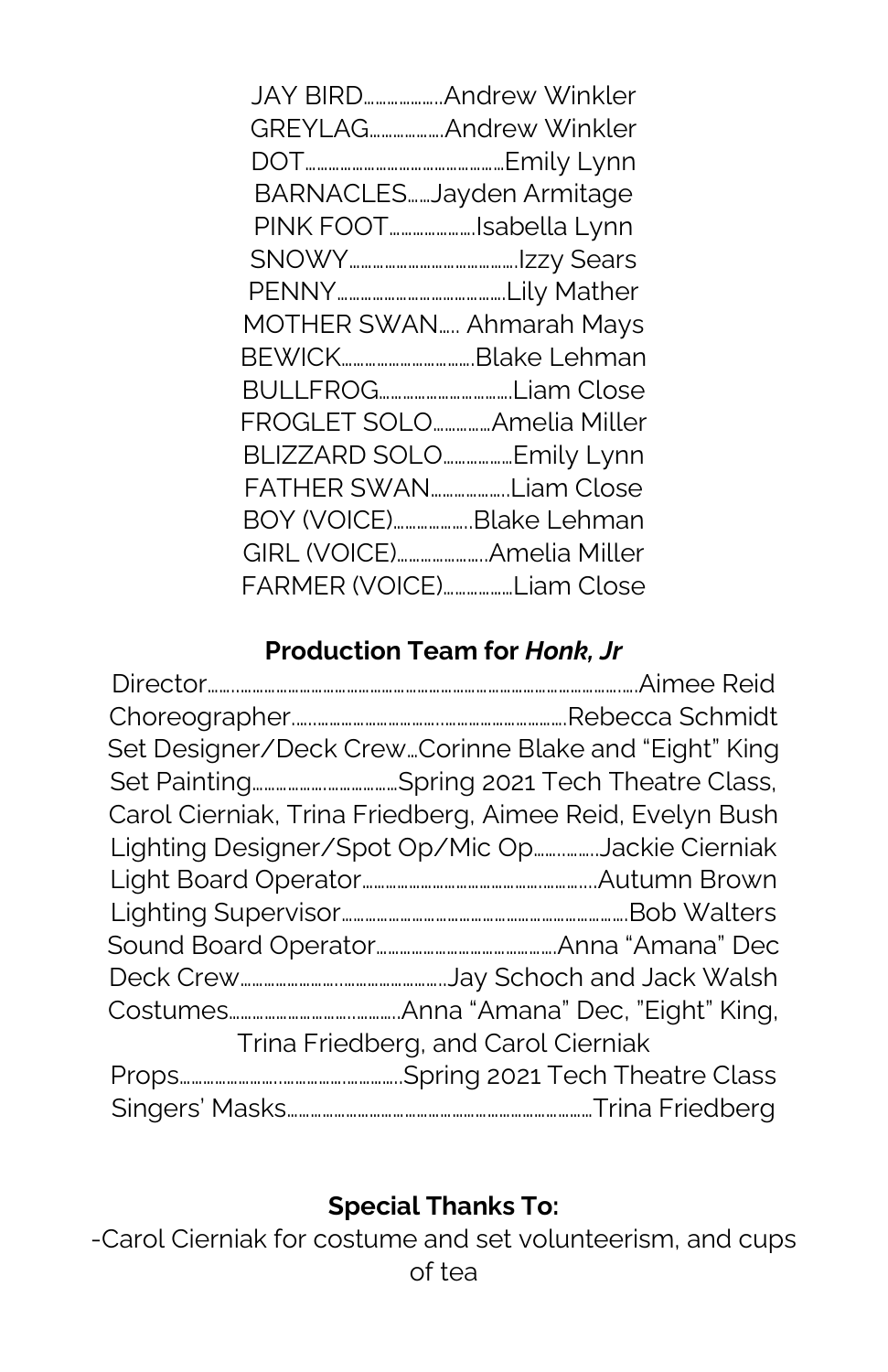-Rick Bush for lighting and mic volunteerism -Trina Friedberg for being a constant source of help and problem-solving -Actor's Collaborative Theatre of Toledo (ACT) and Black Swamp Players for their collaboration -Mental Health & Recovery Services Board of Lucas County for their wellness grant for our Winter and Spring 2021 programs



#### Biographies for Honk, Jr (Alphabetical Order)

Jayden Armitage (Drake, Barnacles) is a sixth grader at Timberstone Junior High. This is his second year being involved with theatre at CTW. He has previously appeared as Eddie in The Yellow Boat, Ghost/Ponius in Piglet, Owen in Who Are You Really, and Ollie in You Only Live Nine Times. Jayden has also performed with the Sylvania Arts Commission and with The Toledo Young Rep. Jayden enjoys playing with friends and his brothers, playing drums in his school band, acting and is so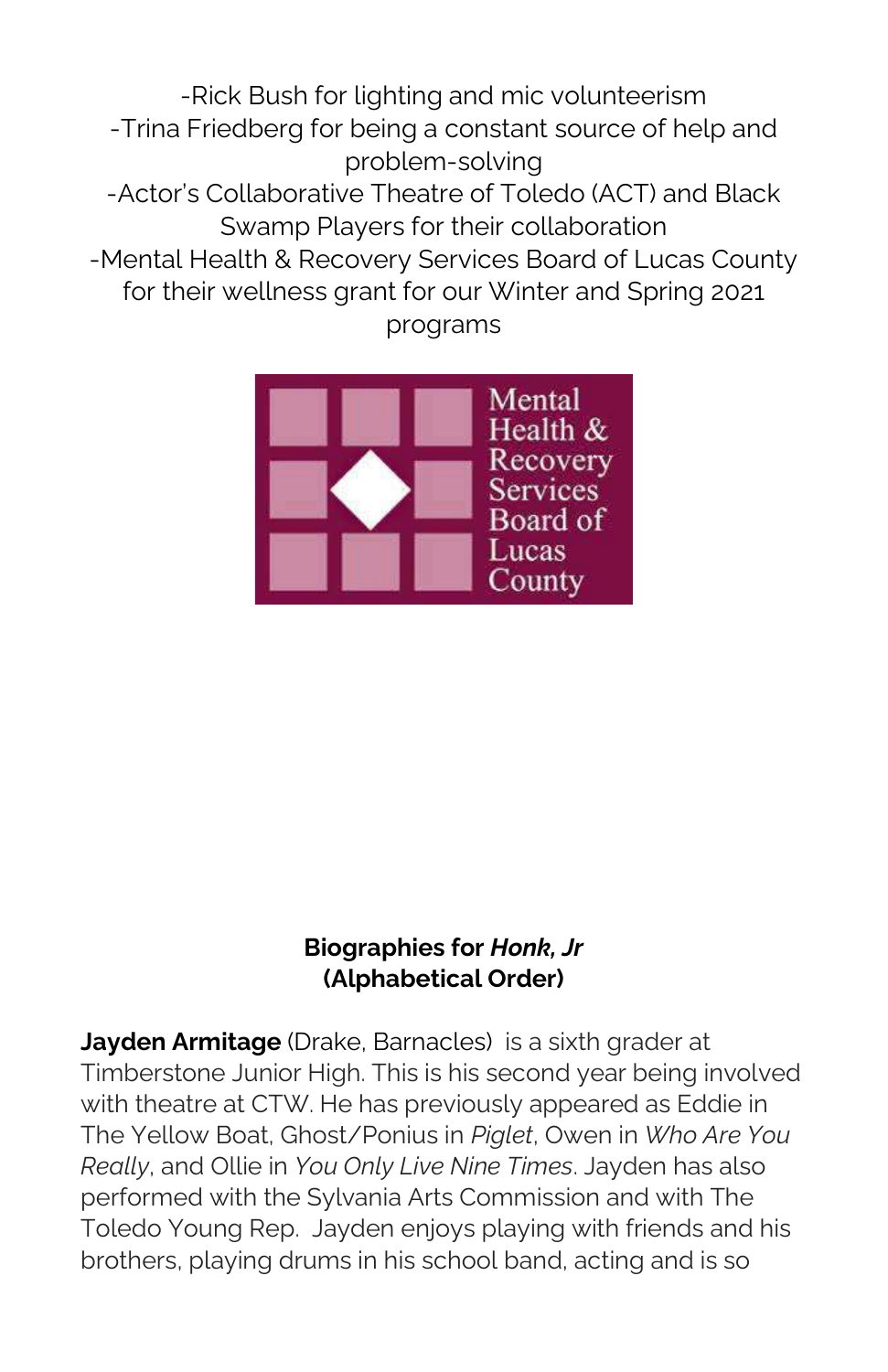excited to participate in his first musical. He would like to thank his parents for their support and Aimee/Becca for their hard work, support and encouragement putting this show on.

Mia Beck (Maureen) is in sixth grade at St. Pius X, and has been with CTW for five years. Some of her previous roles include Babs in "Action News," Goatrude in "Piglet," Cinderella in The Adventures of Rose Red, and Maid in The Mysterious Case of the Missing Ring. Thanks to Eight and my parents!

**Corinne Blake** (Set Designer, Deck Crew) is in  $7<sup>th</sup>$  grade at Toledo Technical Academy and this is her seventh year at CTW. She previously played Granny in The Trial of Goldilocks, Gypsy Rose in The Mysterious Case of the Missing Ring, Angelique in Be Careful What You Wish For, Pippa in The Disappearance, and Melanie in Who Are You, Really? She also enjoys Minecraft. She wants to thank her parents for being her chauffeur. She is excited to be part of the tech crew for the first time!

Autumn Brown (Light Board Operator) is in 9<sup>th</sup> grade at Start High School, and this is her first year with CTW. She previously played Van Brune in No Body To Murder. "I like reading, spending time with family, making people smile, and spending time with my friends."

Jackie Cierniak (Lighting Designer, Spotlight Operator, Microphone Operator) is in  $7<sup>th</sup>$  grade and is homeschooled. This is her sixth year with CTW, and her  $15<sup>th</sup>$  show! She also has been performing aerial acrobatics with Bird's Eye View Circus for four years.

**Liam Close** (Bullfrog, Father Swan, Farmer Voice) is in  $7<sup>th</sup>$  grade at Toledo Technology Academy. He has been with CTW for six years, in roles such as Wickersham Brother in Seussical; Grasshopper in James and the Giant Peach; Officer Devon in Who Are You, Really? (also a co-author of WAYR); Tom in You Only Live Nine Times (also a co-author of YOLNT); as well as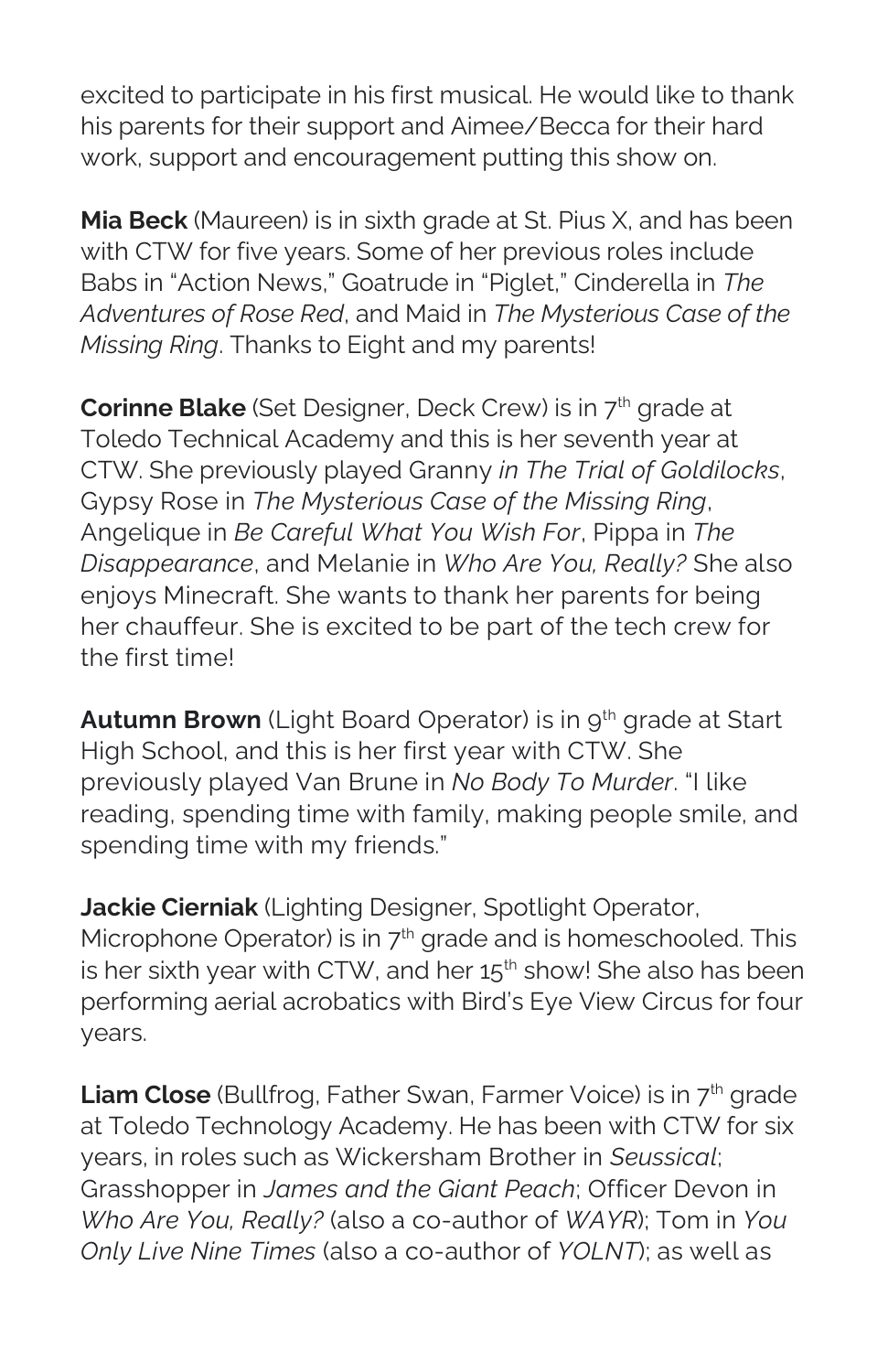tech for several Players' Company shows including Trio. He also performed in Frozen Jr. with Act 2 Productions as Hans. Liam enjoys programming video games on Roblox. He also enjoys singing. He would like to thank everyone who made this production possible.

**Owen Close** (Ugly) is homeschooled and in  $5<sup>th</sup>$  grade. This is his fifth year with CTW; some of his previous roles include Walter Schwartzbuckle in Rapunzel; Papa Bear in Trio; Red Beard in Silver's Secret; and Floyd in The Entire American Revolution in 40 Minutes (or Less!). He also played Oaken in Frozen Jr. with Act 2 Productions. Owen enjoys playing Minecraft and other video games. He would like to thank his mom and dad for driving him to the rehearsals. He would also like to thank Ms. Aimee, Ms. Becca, and the tech crew for bringing the show to life and Ms. Trina for the awesome singing mask.

"Amana" Dec (Costumes, Sound Board Op) is a senior at Bedford High School and has been with CTW for six years. Recent roles and tech positions include Red in Once Upon a Teen and Unhappy Person in I Hate Shakespeare, as well as sound board operator for Trio. Amana has also worked prop crew for Arsenic and Old Lace and stage crew for Pink Panther at Bedford. "I like writing, singing, sewing, playing video games, DnD, theater, and baking. I would like to thank Dolly Parton and the tech crew/Aimee for my new nickname."

"Eight" King (Costumes, Set Design, Charge Artist) is in 7<sup>th</sup> grade at Connections Academy. This is their first year with CTW. Previous plays at CTW include "The Silent Ones" as Letter C, "Action News: Now with 10% more action!" as Don Thickstache/Patrick Pollman/Broke Person/Joseph Santos, and "The Haunted Sentient Store that Kills People" as Mr. Owner/Milk Guy. "Some of my greatest interests are art, writing, crafting, and anything that has to do with plants. I thank Aster, for all the fruit snacks, hugs, and kindness they have supplied me. I thank Jack Walsh, for letting me throw his sandwich at the wall. And I thank all my other friends and my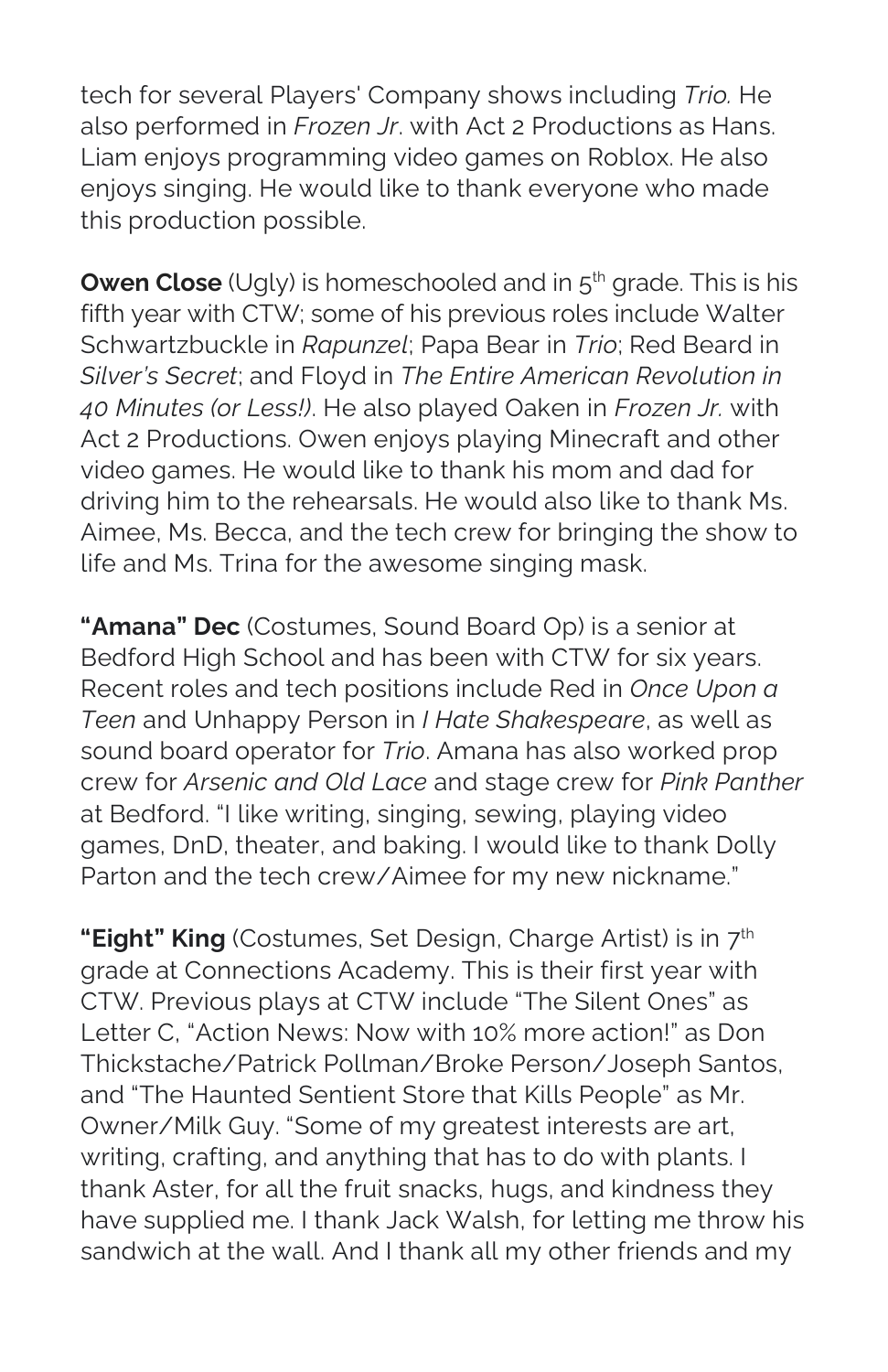family for supporting my love for the arts. I especially thank my sister, who has been a tremendous help for me when I'm dealing with anything theatre-associated. Lastly, I thank the 1930s and frogs for existing. If anyone happens to have cheese or fruit snacks, feel free to loan them to me."

Rebecca Lanham (Ida) is in seventh grade and is homeschooled. This is her first production with CTW welcome, Rebecca!! Her previous credits include Lion King Jr. (Scar), Annie Jr. (Annie), Into the Woods (Little Red Ridinghood) and Peter Pan Jr. (Peter Pan). She is thrilled to be making her CTW debut. Apart from theater, she also enjoys learning American Sign Language and all things anime. She would to thank the directors, fellow cast and crew for putting together this amazing show. She would also like to thank her family and friends for all their love and support.

Blake Lehman (Billy, Boy voice) is in 5<sup>th</sup> grade and has been with CTW for three years. Some of his plays here include The Entire American Revolution (in 40 Minutes or Less) as Colonist #2, Silver's Secret as Black Beard, You Only Live Nine Times as Mouse, as well as Online Plays. When not at theatre rehearsal, Blake enjoys jamming on the piano, playing lacrosse, shooting hoops with his brothers, swimming, playing with friends and taking care of his two pet ducks - Waddles & Puddles! Blake would like to thank his family for their support and the amazing Miss Aimee for organizing and directing yet another fantastic performance!

**Emily Lynn** (Dot, Blizzard Soloist) is in seventh grade at Emmanuel Christian School, and has been with CTW two years. She previously played Mom in The Disappearance, Erin in "No Talking Allowed!," and B in "The Silent Ones." Her interests include music, certain video games, reading, and drawing. "I would like to thank my mom for getting me into theatre as well as the cast of Honk! Jr for making me feel included."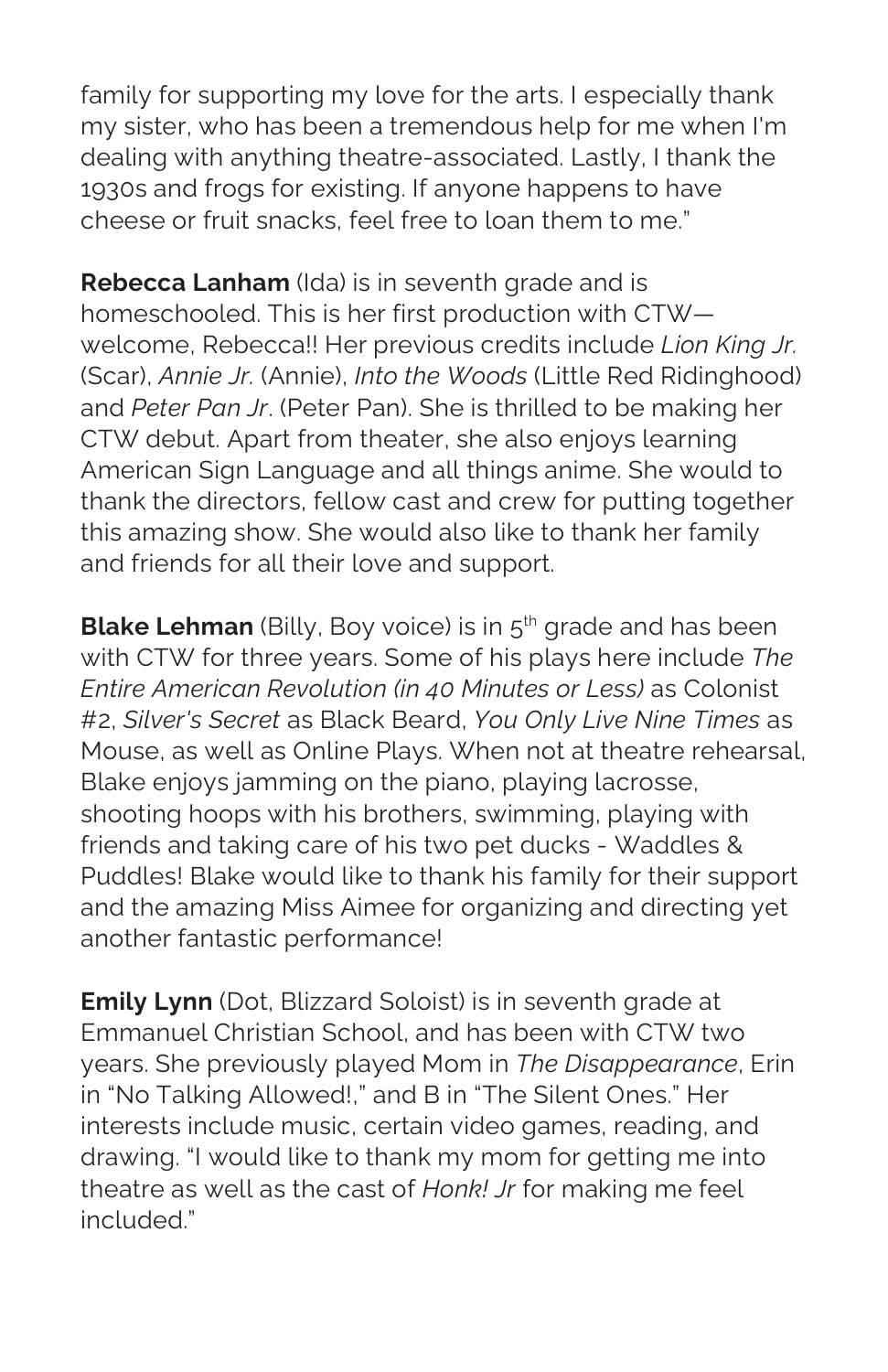Isabella Lynn (Beaky, Pink Foot) is in fifth grade at Emmanuel Christian School, and has been with CTW two years. She played Pearl/Typhona in Silver's Secret and Principal in "No Talking Allowed!" She is interested in music and video games. "Thank you for my directors and the cast and crew for making the show possible."

Lily Mather (Henrietta, Penny) is in her first CTW production, and attends Stranahan Elementary. Welcome, Lily!! "Thanks to CTW for all of the hard work and time to help all of the students!"

**Amarah Mays** (Grace, Mother Swan) is in  $7<sup>th</sup>$  grade at Beverly Elementary and this is her first full show with CTW! Welcome, **Amarah!!** 

Amelia Miller (Downy, Frog Soloist, Girl voice) is in third grade at Northwest Ohio Classical Academy. This is her first CTW play—welcome, Amelia! She enjoys piano, reading, art, and a love of all animals. "Thank you to Ms. Aimee to all me to participate even though I was too young."

Madelyn Miller (Cat) is in fifth grade at Northwest Ohio Classical Academy. This is her fifth year with CTW, and some of her previous roles include Headless Horseman in "Chaos in Fairyland," Renee in Rapunzel, Mermaid in Silver's Secret, and Delcues in Snew White. She enjoys theatre, robotics, computing, and making jewelry. "Thank you to Ms. Aimee for her unending patience and encouragement."

Aimee Reid (Director) is celebrating her ninth year as the Executive Artistic Director of Children's Theatre Workshop. She holds an MFA in Theatre for Youth and a Masters Certification in Nonprofit Leadership and Management from Arizona State University. She serves as the Treasurer for the American Alliance for Theatre and Education and received the Ann Elgood Youth Theatre Director award in 2018. At CTW, she teaches devising, Ensemble and Teen Classes, the Collective,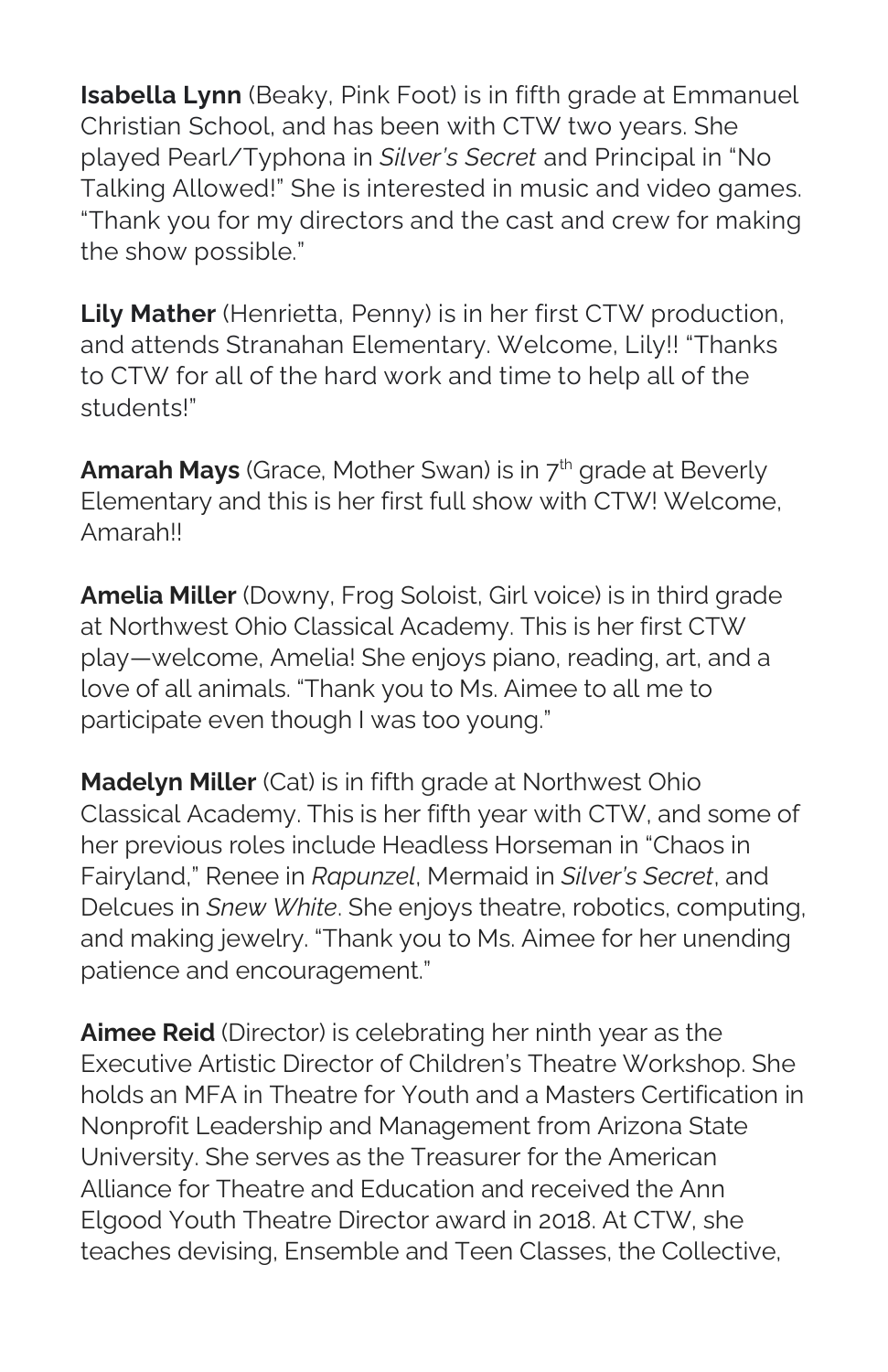and the Creative and Brave Company. She would like to thank the amazing cast and technical crew, Rebecca, Carol, Trina, Bob, and her fantastic and capable husband Rick.

Rebecca Schmidt (Choreographer) Becca has been an instructor at CTW for two years and she is really looking forward to a fun-filled summer of theatre camps! She is also the musical director at St. Rose School, where she has directed Mary Poppins Jr., The Music Man Jr., The Little Mermaid Jr., and is currently working on Godspell Jr. When she is not directing musicals, she enjoys performing in them. Her favorites include The Christmas Carol and Chess with The Toledo Rep. She'd like to thank her mom (also a former CTW student) for enrolling her in CTW theatre classes last century.

**Jay Schoch** (Deck Crew) is in  $8<sup>th</sup>$  grade at Christ the King and this is her first year with CTW. She will also be designing and teching "Action News" with her theatre class later this month. "This is the most joy I've had in an activity in a while. I very much enjoy working with a team that gets along so well. I wanna thank the entire tech crew for dealing with each other, my parents for letting me do this, and Robbie LeBlanc and Tori stokes for introducing me to CTW. @"

Izzy Sears (Fluffy, Snowy) is in 6<sup>th</sup> grade at Toledo School for the Arts. Previously a participant in CTW summer camps, we're glad to have her in her first show with us! "I love riding my Heelys, making Easy Bake Oven creations, and watching YouTube & TikTok videos. I'd like to thank my parents for driving me back and forth to all of my practices to pursue my theater passion!!!"

Jack Walsh (Deck Crew) is in seventh grade at St. John's Jesuit, and has been with CTW for two years. He most recently performed in The Yellow Boat as a member of the chorus. He also played the Mad Hatter in Alice In Wonderland at his school. "I would like to thank Jay and Corinne for helping me not go insane backstage."